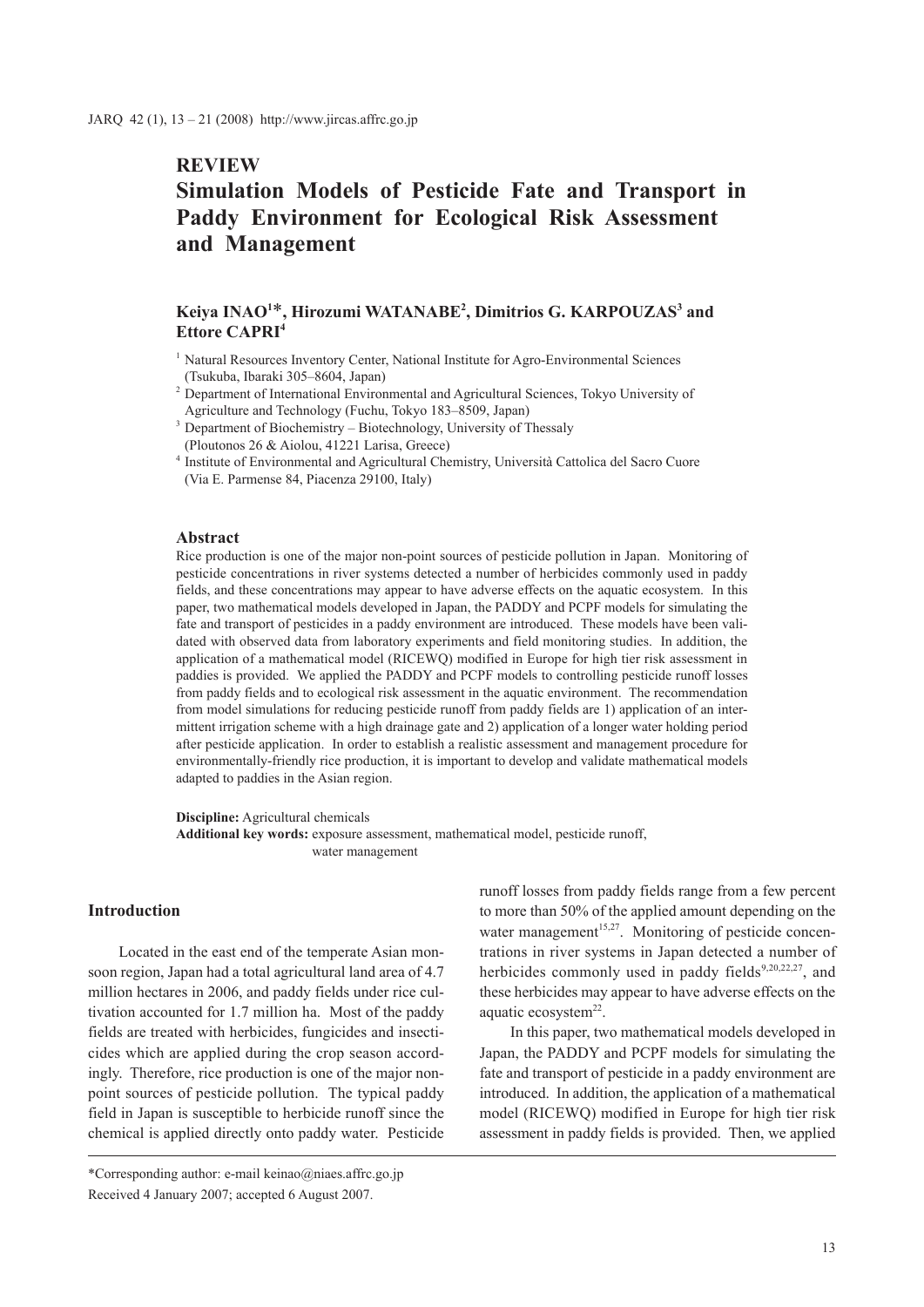the PADDY and PCPF models to controlling pesticide runoff losses from paddy fields and to ecological risk assessment in the aquatic environment.

## **Simulation of pesticide fate and transport in a paddy environment using the PADDY model series**

#### **1. PADDY model**

The PADDY model calculates pesticide concentration in paddy water and surface soil by considering pesticide behavior and average water balance in a paddy field as shown in Fig.  $1^{6,7}$ . The pesticide behavior is controlled by the interaction of the following processes: the dissolution of pesticide from granules into paddy water, the adsorption and desorption of pesticide between paddy water and soil, the runoff, the leaching and the volatilization of pesticides from paddy water, and the degradation of pesticide in paddy water and soil. The mass balance equations in paddy water and surface soil are expressed in terms of the kinetics of fate and transport processes. In the model, steady state was applied in the water balance. The model program was coded using Microsoft Visual Basic® based on Windows. The model input data consist of environmental conditions in the paddy field (water balance and soil properties) and pesticide parameters (physicochemical properties, equilibrium constants and rate constants).

To validate this model, a field experiment was carried out in a paddy field in Tokyo from June 24 through July 22 in 1991 using two herbicides (molinate and simetryn) $\delta$ . The concentrations of these herbicides were measured in paddy water and surface soil. The predicted results by the model were in a good agreement with the



**Fig. 1. Conceptual water movement and pesticide fate and**  transport in paddy field of the PADDY model<sup>6,7</sup> →: Pesticide transport. ⇨: Water movement.

experimental ones (Fig. 2). The PADDY model can also estimate the contribution of the fate and transport processes in herbicide dissipation<sup>6</sup>.

#### **2. PADDY-2 model**

An improved version of the PADDY model (PADDY-2) was evaluated to estimate the behavior of pesticides more accurately by considering daily water balance in a paddy field with site-specific environmental conditions<sup>7</sup>. For the water movement processes in paddy fields, the PADDY-2 model considers irrigation, precipitation, evaporation, transpiration, drainage (overflow), and both vertical and horizontal percolation as shown in Fig. 1. In the PADDY-2 model, daily water depth and outflow rate can be calculated by the water balance equation.

To validate the PADDY-2 model, field studies were performed in the experimental paddy fields  $(40 \text{ m}^2)$  at National Institute for Agro-Environmental Sciences under two different water management conditions in 1996 using molinate and simetryn. In the first treatment the water depth was maintained at about 4 cm by occasionally supplying irrigation water without outflow. The other treatment involved continuous irrigation where the outlet of



**Fig. 2. Comparison between simulated and measured**  concentration of simetryn in paddy field<sup>6</sup>

(a): Concentration in paddy water. —: Simulated, ○: Measured. (b): Concentration in soil. 0–2 cm: — ; Simulated, ○; Measured. 2–4 cm: ┉; Simulated,  $\Delta$ : Measured.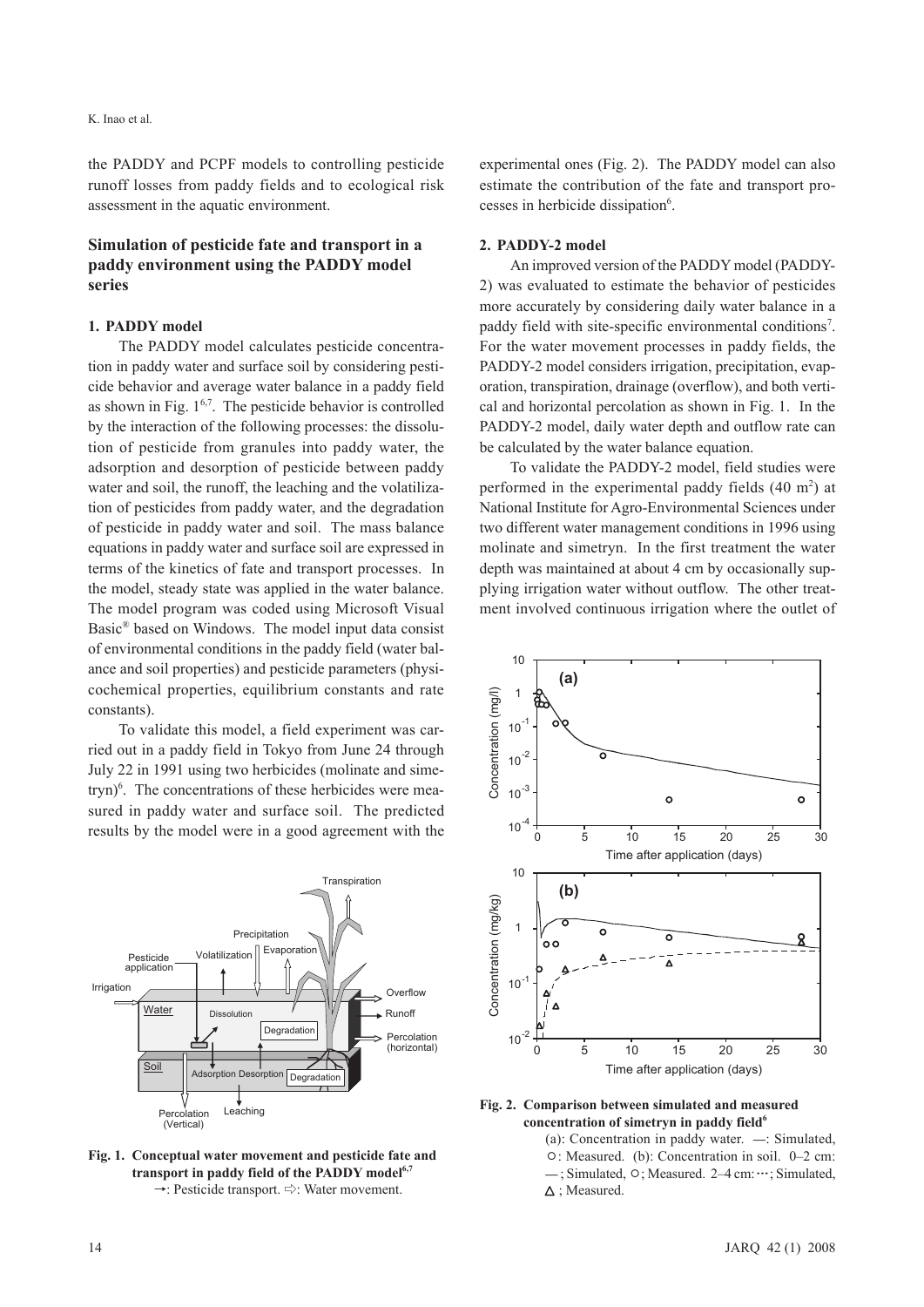the paddy field was set equal to the water level of 4 cm and irrigation water was supplied at a fixed flow rate, thus excess water overflowed from the outlet. The average vertical and horizontal percolation rates of water during the experimental period were 0.4 and 0.3 cm/day, respectively. For the continuous irrigation method, water was supplied at an average rate of  $0.92 \text{ m}^3/\text{day}$ , which was equivalent to a 2.3 cm/day increase in the water level. Calculated depth of water in the field with the water-holding management practice agreed well with the trend of measured values<sup>7</sup>.

For both herbicides the concentrations in paddy water were the same during the first day after the application under both water management conditions. From the second day, herbicide concentrations in the field with continuous irrigation were lower than those in the field with water-holding management. The main reason for this difference was attributed to higher runoff loss of herbicide in the plot with the continuous irrigation. Good agreement between measured and simulated values was obtained for the two herbicides by considering the water management condition and precipitation. Simulated and measured concentrations of herbicides in paddy water and soil are shown in Fig. 3. Runoff losses of herbicides were also calculated by the PADDY-2 model over the experimental period of 32 days. The cumulative runoff losses of molinate and simetryn were 40.5% and 60.4% of the initial applied mass, respectively, under the continuous irrigation management<sup>7</sup>. Meanwhile, the losses under the water-holding management were 1.5% (molinate) and 18.7% (simetryn) due to overflow of paddy water upon significant precipitation events. For reducing the environmental pollution of pesticides due to surface runoff, it is important to regulate paddy water depth using the waterholding management practice.

#### **3. PADDY-Large model**

A landscape-scale simulation model (PADDY-Large), based on the PADDY and PADDY-2 models, was developed for predicting pesticide concentrations in main drainage canals and rivers due to runoff from paddy fields<sup>8</sup>. Depending on the irrigation systems, a rice-producing area was classified into four levels as "individual field plot (30 a)", "farm block comprising twenty field plots and branch canals (6 ha)", "district with a main canal", and "river basin" (Fig. 4). Furthermore, pesticide behavior was estimated focusing on the main canal.

Pesticide concentrations in paddy drainage from the field plot can be calculated using PADDY or PADDY-2 models. When pesticides are used as ground applications, generally they are not applied all at once in a farm block. In the model, it is assumed that the distribution of applica-



**Fig. 3. Comparison between simulated and measured concentrations of herbicides in paddy water7** (a): Molinate. (b): Simetryn. Water-holding management: —; Simulated, ○; Measured. Continuous irrigation:  $\cdots$ ; Simulated,  $\Delta$ ; Measured.



**Fig. 4. Hypothetical drainage system for evaluating pesticide behavior in a rice-producing area8**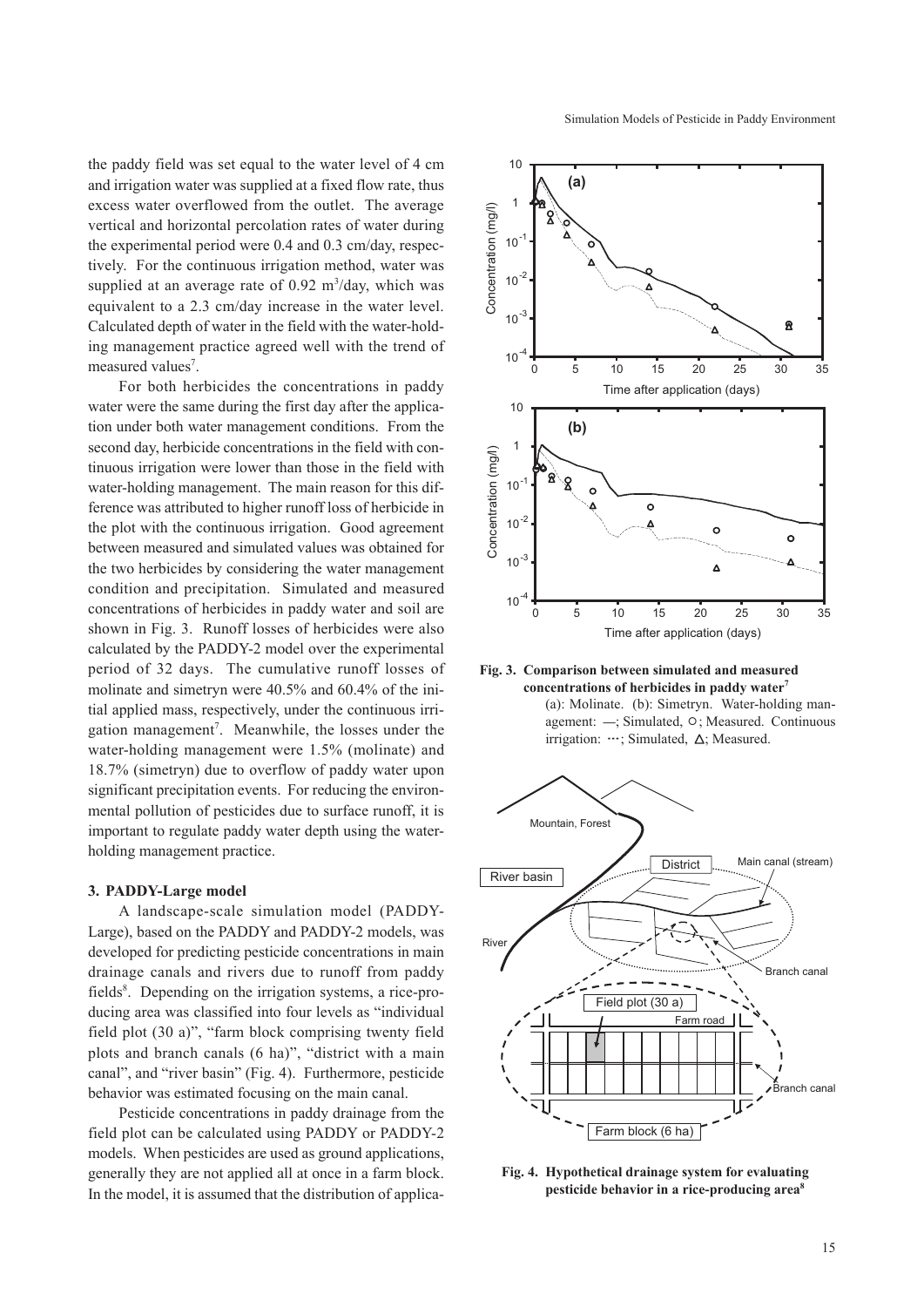

**Fig. 5. Simulated and measured mefenacet concentrations in main canal water (1997)8** —: Simulated, ○: Measured.

tion dates follows a normal distribution function, and the number of field plots where pesticides are applied at a time in a farm block was estimated by considering the amount of actual pesticide used and the timing of application in a district. For predicting pesticide concentration in a main canal of a district, a continuous stirred-tank reactor model concept was employed<sup>21</sup>. A main canal can be visualized as a series of continuous stirred flow compartments consisting of surface water and sediment solids. The mass balance equations for pesticides in these compartments are expressed in terms of the kinetics of fate and transport processes.

To validate the model, a pesticide monitoring was conducted in a rice-producing area in the southern part of Ibaraki Prefecture in 1996 and 1997. A main drainage canal was located in the center of the catchment area of 271 ha. Paddy fields were spread along the basin of the canal and the total planted area was 55 ha. One-shot herbicides were mainly applied at 5–15 days after rice transplanting (from late April to early May). Herbicide concentrations in the canal increased in early May, reached a maximum in mid May, and declined to below detection limits by early July. Concentrations of mefenacet were higher than those of the other herbicides, because of the wide use of mefenacet covering 61% of the area. Agreement between simulated and measured concentrations of the mefenacet in the main canal was obtained by considering actual pesticide use and environmental conditions in the rice-producing area (Fig. 5).

## **Simulation of pesticide fate and transport in a paddy field by the PCPF model series**

## **1. PCPF-1 model**

The simulation model PCPF-1 has been developed for predicting pesticide concentrations in two compartments, paddy water and 1 cm paddy surface soil layer

 $(PSL)^{12,32,33,37}$ . This model has been used for developing and evaluating field management practices such as irrigation and drainage control and soil management in order to minimize pesticide runoff  $loss<sup>34,35</sup>$ .

Considering the paddy field environment, the model considers the changes in paddy water depth, precipitation, irrigation, drainage (overflow), vertical and horizontal percolation, and evapotranspiration (sum of evaporation and transpiration) for the water balance. For the chemical mass balance, chemical processes such as dissolution from granules, desorption from the PSL, volatilization, photolysis and the microbial degradation in paddy water and soil are considered. Pesticide transport through the water movement in paddy fields such as runoff loss and leaching is also accounted for. The model program is coded using Visual Basic for Applications in Microsoft Excel<sup>®</sup>. The input data consist of 23 measured parameters, the daily water balance of the paddy water and local meteorological data. Detailed explanation for the model development and evaluation are given elsewhere $32,33,37$ .

The PCPF-1 model was evaluated using the results from a field monitoring study with the herbicides pretilachlor and mefenacet which was carried out in the experimental paddy field at NIAES from May 13 to July 15 in 1998. Fig. 6 shows simulated and measured concentrations of mefenacet in paddy water and PSL during the monitoring period $3^7$ . The PCPF-1 model successfully simulated concentrations of mefenacet and pretilachlor in paddy water and PSL with good accuracy in Japanese conditions<sup>33,37</sup> as well as European conditions<sup>12</sup>. PCPF-1 also provides the simulated distribution of herbicide in paddy water and in PSL, and pesticide losses by drainage, percolation and degradation during the monitoring period as shown in the case of mefenacet in Fig. 737.



**Fig. 6. Simulated and measured concentrations of mefenacet in paddy water (a) and in 0–1 cm surface soil (b) during the monitoring period (1998, Tsukuba, Japan)37**

□: Measured, —: Simulated.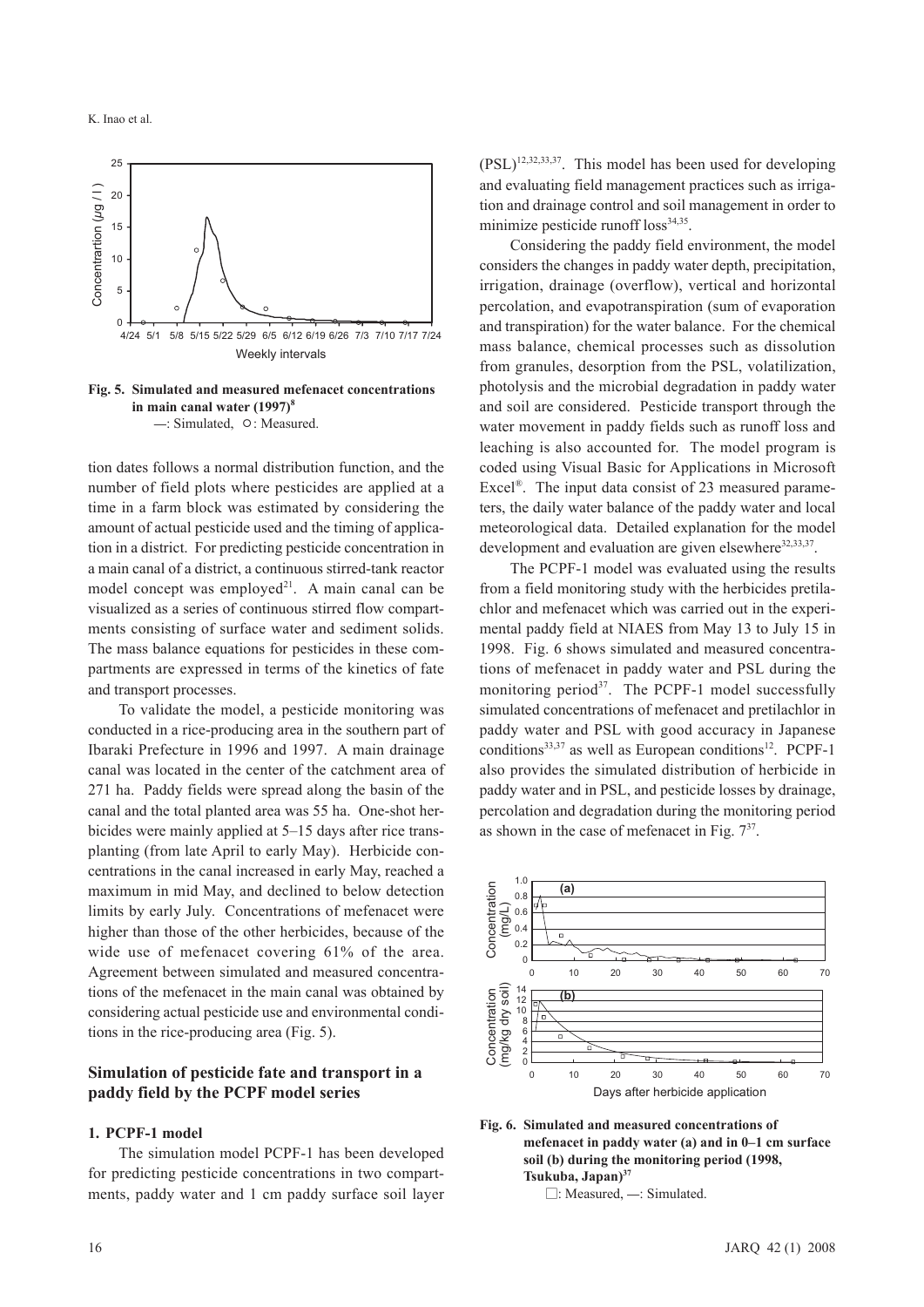Simulation Models of Pesticide in Paddy Environment



**Fig. 7. Simulated distribution of mefenacet in paddy water and paddy surface soil layer, and pesticide loss by drainage, percolation, and degradation during the monitoring period37**



#### **2. PCPF-SWMS model**

The simulation of pesticide transport in paddy soil is performed by the PCPF-SWMS model<sup>28,29</sup> in which PCPF-1 and SWMS-2D models were coupled (Fig. 8). SWMS-2D is an open source FORTRAN coded model in HYDRUS-2D, a Windows-based modeling environment for the analysis of water flow and solute transport in variably saturated porous media $26$ . The program solves the Richards' equation for saturated-unsaturated water flow and a Fickian-based advection-dispersion equation for solute transport including a first-order kinetic reaction and the sorption processes by soil/water partitioning coefficient. The model parameters of PCPF-SWMS were calibrated using the observed soil water potentials and chlorine ion tracer in the paddy soil profiles $29$ .

The coupled model was applied for simulating pretilachlor transport in an experimental paddy plot at NIAES in 1998<sup>33</sup>. The maximum concentrations of pretilachlor in soil water ranged from 0.06 µg/L at 15 cm depth to 0.02 µg/L at 45 and 85 cm depths. In the puddled layer, at 15 cm depth, the pesticide concentration peaked at 29 days after the application. The coupled PCPF-SWMS model can be a beneficial tool to simulate pesticide transport in the soil profile beneath paddy fields $28$ .

## **3. PCPF-C model**

PCPF-C was developed based on a simplified PCPF-1 model for simulating pesticide fate and transport in a paddy watershed which consists of farm blocks and canals in order to evaluate the best management practices for reducing pesticide runoff $3<sup>1</sup>$ . The model simulates pesticide runoff loss from a paddy watershed considering realistic situations of water management and pesticide application procedure in paddy fields. Input data required for PCPF-C consist of parameters for the physicochemical



**Fig. 8. Conceptual model compartment of the PCPF-SWMS model29**

properties of the pesticide, pesticide application procedure, size of the farm blocks and canals, factors for water management in the field such as the water holding period after pesticide application, and the average excess water storage depth during the trial period $31$ .

The model program which is coded by Visual Basic for Applications in Microsoft Excel® provides the pesticide runoff loss into the canal water through drainage (overflow) and horizontal percolation, and also provides daily pesticide concentration in canal water. For further environmental risk assessment, Monte-Carlo simulation, a widely used method for probabilistic assessment and uncertainty analysis in pesticide fate modeling, is incorporated. Therefore, the PCPF-C simulation can provide a realistic evaluation of the management scenarios for minimizing pesticide runoff from the paddy field to the adjacent surface water systems.

## **Application of mathematical models to high tier risk assessment in paddy fields in Europe**

Although a uniform approach for proper model use has now been established in Europe<sup>4,5</sup>, this could not be used in rice due to the unique flooding conditions applied in rice cropping in Europe. Currently, the predicted environmental concentrations (PECs) of pesticides applied in paddy fields are calculated with a Tier 1 spreadsheet which was developed by the Med-Rice group of rice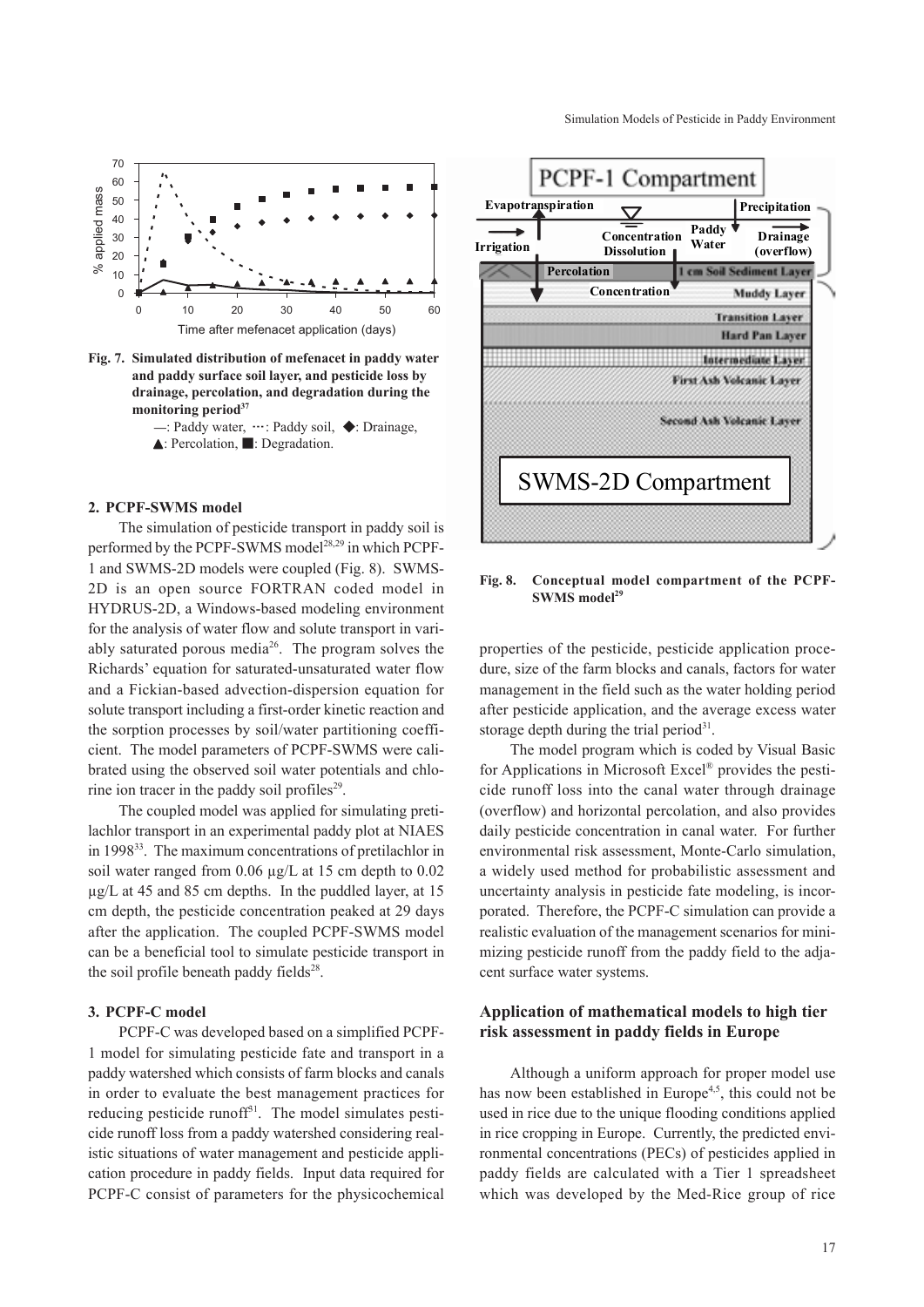experts<sup>16</sup>. However, the use of more sophisticated mathematical models is essential in cases where refined modeling or application of mitigation strategies have to be applied. The Med-Rice group concluded that, for higher tier risk assessment in rice, the RICEWQ model is the most appropriate model for assessment of exposure in neighboring surface waters. They also pointed out that none of the regulatory models is currently available for calculating PECs in groundwater considering the flooded conditions of paddy fields.

The RICEWQ has been developed in the USA for pesticide registration purpose<sup>40</sup>. This model has been validated under specific scenarios in northern Italy and simulated well runoff processes, but it failed to adequately predict the leaching behavior of the herbicide cinosulfuron<sup>1</sup>. The model calculates pesticide dissipation in paddy water, soil and rice, and also calculates runoff loss from the paddy field due to drainage (overflow) to adjacent surface water systems. However, the model does not consider leaching of pesticides to the deeper soil layer. In order to adequately describe both leaching and runoff of pesticides, an improved version of the RICEWQ model (Version 1.6.2) was developed, which is interfaced between RICEWQ and VADOFT models<sup>12</sup>. VADOFT is a vadose zone flow and transport model contained within the Pesticide Root Zone Model (PRZM) developed by the U.S. Environmental Protection Agency<sup>2</sup>. Evaluation of the RICEWQ-VADOFT model against monitoring data from field studies employed in northern Italy and Greece showed that it can be used as an effective tool for exposure assessments in particular conditions such as wetland rice cultivation<sup>10,11,17</sup>. However, RICEWQ version 1.6.2 could not closely simulate the continuous flow-through systems of irrigation and drainage which are common in rice-cultivating areas in Europe. Therefore, RICEWQ version 1.6.4 was developed, which allows irrigation and drainage to occur concurrently and also distinguishes the different degradation processes (hydrolysis, photolysis, microbial degradation) involved in the dissipation of pesticide in paddy water and soil. Validation of the RICEWQ version 1.6.4 under European rice-cultivating conditions revealed that this model could adequately simulate the water management practices in paddy fields which have a very strong impact on the fate and transport of pesticides in the paddy environment $12$ .

In Europe, rice-cultivating areas are commonly located in large river basins. Monitoring studies conducted in the main rice cultivation areas in Greece<sup>23</sup>, Italy<sup>25</sup> and Portugal<sup>3</sup> revealed the presence of relatively high concentrations of rice herbicides in related surface water systems. Therefore, it will be more relevant to consider risk assessment for rice pesticide at basin scale.

Recent studies revealed that RICEWQ could be an over-conservative tool for predicting the environmental concentrations of pesticides in related surface water sys $tems<sup>18</sup>$ . However, in the same study, the combination of RICEWQ with the river water quality model (RIVWQ) version 2.02 provided a more realistic estimation of environmental concentrations of pesticides in surface water systems associated with treated paddy fields. Daily based pesticide losses and water releases are generated by RICEWQ due to overflow or controlled drainage, which are considered as chemical and water inputs for RIVWQ at selected junction points along the length of the surface water system. RIVWQ version 2.02 simulates the transport and fate of organic chemicals in riverine systems based on the theory of constituent mass balance<sup>41</sup>. The system geometry is represented using a link-mode approach in which the water system is divided into a number of discrete junctions connected by flow channels. Dynamic constituent transport occurs between junctions via links and is a balance between river-driven flows and dispersion processes. Chemical transformation occurs within each node including dilution, volatilization, partitioning between water and sediment, decay in water and sediment, and re-suspension from bed sediments.

## **Application of simulation models to controlling pesticide runoff and ecological risk assessment**

## **1. Risk management for reducing pesticide runoff losses from paddy fields**

Water management is a key practice for controlling pesticide runoff from the paddy fields. As indicated previously, pesticide concentration is significant in the earlier period and drainage control in this period is crucial for controlling the pesticide runoff<sup>7,24,34,36,38,39</sup>. As reported in those studies, a continuous irrigation-drainage scheme seems to result in significant pesticide runoff losses (e.g. 38% and 49% of total mefenacet and bensulfuron-methyl losses, respectively<sup>36</sup>). Meanwhile, the importance of water management practices such as a water holding period and its practical method for reducing pesticide runoff loss from paddy fields has been discussed<sup>24,30,36,38,39</sup>.

The length of the water holding period after pesticide application was evaluated using PCPF-1 simulations for the herbicide mefenacet runoff loss from paddy fields for a continuous irrigation-drainage scheme with water holding periods of 0 day (WH-0), 4 days (WH-4), 10 days (WH-10), 21 days (WH-21), and 30 days (WH-30) as presented in Fig. 9. Obviously, the longer the water holding period was, the smaller the herbicide loss became. In the case of WH 30, i.e. the scenario similar to those in California, the total herbicide loss was minimized up to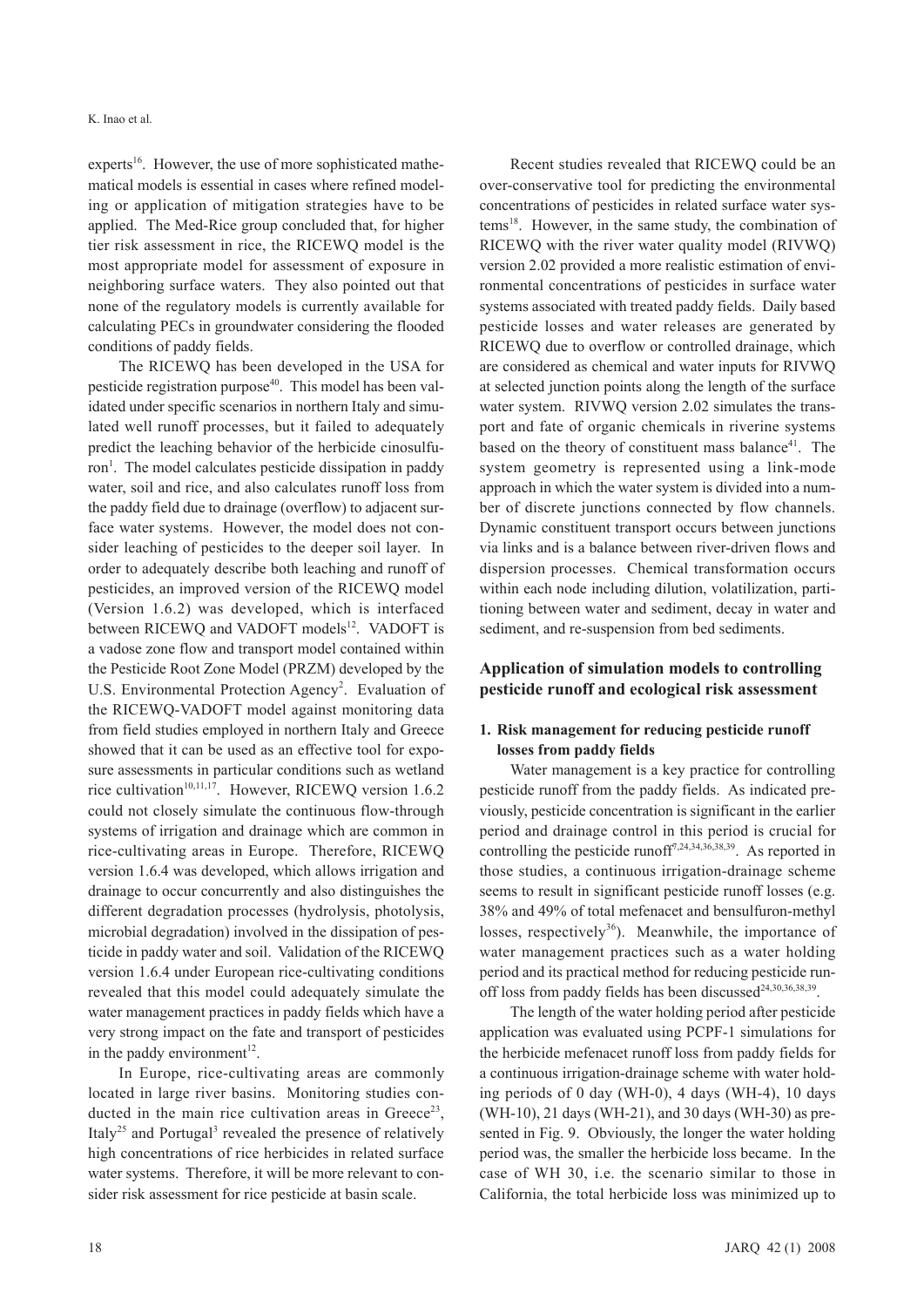3% of applied mass. Therefore, a longer water holding period based on  $DT_{90}$  (90% mass dissipation) up to 10 days, for example, is recommended to be a good practice for controlling herbicide runoff<sup>36</sup>.

In the Asian monsoon region, a large amount of precipitation is expected during the rice-cultivating season. For reducing pesticide runoff especially in the earlier period after the pesticide application, maintaining excess water storage, which is created by a higher drainage gate in the paddy field to store excess water upon big precipitation events, is a recommended water management practice<sup>24,30,39</sup>. In order to evaluate possible water management practices during the water holding period, prescribed scenarios for a continuous irrigation-drainage scheme and





 $\rightarrow$ : Precipitation,  $\rightarrow$  : WH-0,  $\rightarrow$  : WH-4,  $\star$ : WH-10,  $\div$ : WH-21,  $\star$ : WH-30.

water managements with different excess water storage depths (EWSD) were also compared using PCPF-1 for the herbicide mefenacet runoff loss from paddy fields as shown in Fig. 10. The management practice with a water storage depth of 2 cm gave less herbicide runoff since it could store more water during precipitation events<sup>35</sup>.

## **2. Ecological risk assessment in aquatic environment**

In 2005, the Ministry of the Environment of Japan imposed a new pesticide registration scheme concerning ecological risk in the aquatic environment employing the same techniques adopted in the EU and the USA. The evaluation is performed by comparing the acute effect concentration (AEC) for the assessment species with the





 $\Rightarrow$ : Precipitation,  $\Rightarrow$ : EWSD = 2 cm,  $\rightarrow$ : EWSD = 1 cm,  $\rightarrow$ : EWSD = 0 cm.



**Fig. 11. General scheme for the new Japanese pesticide registration (Modified from Ref. 19)**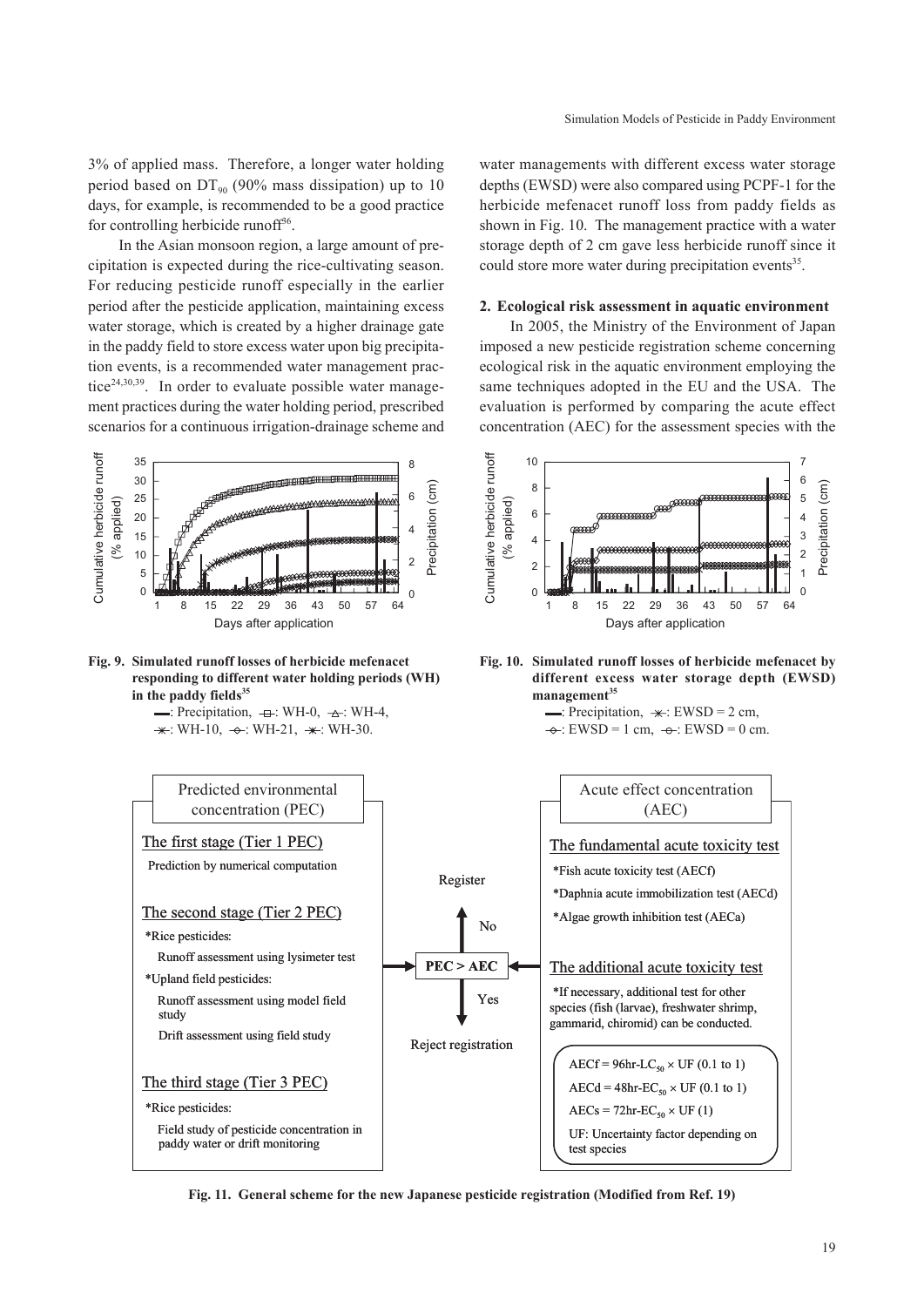predicted environmental concentration (PEC) calculated using environmental models and standard scenario for the pesticide concerned (Fig.  $11$ )<sup>19</sup>. The determination of PECs for rice pesticides in river water comprises three tiers<sup>14</sup>: the first tier of preliminary calculation by numerical computation, the second tier using lysimeter tests, and third tier using plot-scale experiments for assessing pesticide runoff and drift $13$ . The selected assessment organisms are three typical species: fishes (cyprinodont or carp), crustacean (daphnia), and algae (green algae), and the AECs of the organisms are evaluated from  $LC_{50}$ (median lethal concentration) or  $EC_{50}$  (median effective concentration) with uncertainty factor depending on test species.

In the EU and the USA, many mathematical models have been evaluated for the pesticide exposure assessment on the regulation and registration process as mentioned above. Although some models for predicting pesticide behavior in paddy fields have been developed under the specific conditions of rice cultivation in Japan, few attempts have been made to evaluate these models for regulatory use. In order to establish a realistic assessment procedure for environmentally-friendly rice production, it is important to develop and validate mathematical models adapted to paddy environments in the Asian region.

## **References**

- 1. Capri, E. & Miao, Z. (2002) Modelling pesticide fate in rice paddy. *Agronomie*, **22**, 363–371.
- 2. Carsel, R. F. et al. (1998) PRZM-3, a model for predicting pesticide and nitrogen fate in the crop root and unsaturated soil zones: users manual for release 3.0. National Exposure Research Laboratory, Office of Research and Development, U.S. Environmental Protection Agency, Athens, GA, USA.
- 3. Cerejeira, M. J. et al. (2003) Pesticides in Portuguese surface and ground waters. *Water Res.*, **37**, 1055–1063.
- 4. FOCUS (2000) FOCUS groundwater scenarios in the EU plant protection product review process. Report of the FOCUS Groundwater Scenarios Workgroup, EC Document Reference Sanco/321/2000, pp.197.
- 5. FOCUS (2001) FOCUS surface water scenarios in the EU evaluation process under 91/414/EEC. Report of the FOCUS working group on surface water scenarios, EC Document Reference Sanco/4802/2001 – rev.2, pp.245.
- 6. Inao, K. & Kitamura, Y. (1999) Pesticide paddy field model (PADDY) for predicting pesticide concentrations in water and soil in paddy field. *Pestic. Sci.*, **55**, 38–46.
- 7. Inao, K. et al. (2001) Prediction of pesticide behavior in paddy field by water balance on the water management using pesticide paddy field model (PADDY). *J. Pestic. Sci.*, **26**, 229–235.
- 8. Inao, K. et al. (2003) Landscape-scale simulation of pesticide behavior in river basin due to runoff from paddy fields using pesticide paddy field model (PADDY). *J.*

*Pestic. Sci*., **28**, 24–32.

- 9. Inoue, T. et al. (2002) Runoff characteristics of particulate pesticides in a river from paddy fields. *Water Sci. Tech*., **45** (9), 121–126.
- 10. Karpouzas, D. G., Capri, E. & Papadopoulou-Mourkidou, E. (2005) Application of the RICEWQ-VADOFT model to simulate leaching of propanil in rice paddies in Greece. *Agron. Sustain. Dev.*, **25**, 35–44.
- 11. Karpouzas, D. G. et al. (2005) Application of the RICEWQ-VADOFT model for simulating the environmental fate of pretilachlor in rice paddies. *Environ. Toxicol. Chem.*, **24**, 1007–1017.
- 12. Karpouzas, D. G. et al. (2006) Pesticide exposure assessment in rice paddies in Europe: a comparative study of existing mathematical models. *Pest Manag. Sci.*, **62**, 624–636.
- 13. MAFF Japan (2000) Guidelines for preparation of study results submitted when applying for registration of agricultural chemicals, annex. Agricultural Production Bureau, Ministry of Agriculture, Forestry and Fisheries (MAFF). http://www.acis.famic.go.jp/eng/shinsei/annex. htm.
- 14. MAFF Japan (2005) Regarding data to be appended to applications for registration of agricultural chemicals (provisional translation). Agricultural Production Bureau, Ministry of Agriculture, Forestry and Fisheries (MAFF). http://www.acis.famic.go.jp/eng/shinsei/13-3987.pdf.
- 15. Maru, S. (1991) Study on the behavior and fate of pesticides in aquatic environment. *Spec. Bull. Chiba Agric. Exp. Stn.*, **18**, 1–62 [In Japanese with English summary].
- 16. Med-Rice (2003) Guidance document for environmental risk assessments of active substances used on rice in the EU for annex I inclusion. Document prepared by working group on Med-Rice, EU Document Reference Sanco/1092/2000 - rev.1, Brussels, pp.108. http://ec.europa.eu/food/plant/pro tection/resources/med\_rice\_2003\_en.pdf.
- 17. Miao, Z. et al. (2003a) Simulating pesticide leaching and runoff in rice paddies with RICEWQ-VADOFT model. *J. Environ. Qual.*, **32**, 2189–2199.
- 18. Miao, Z. et al. (2003b) Prediction of the environmental concentration of pesticide in paddy field and surrounding surface water bodies. *Paddy Water Environ.*, **1**, 121–132.
- 19. MOE Japan (2002) Amendment of pesticide registration program considering eco-toxicological risk assessment. Environmental Management Bureau, Ministry of the Environment (MOE) [In Japanese]. http://www.env.go.jp/ water/dojo/sui-kaitei.pdf.
- 20. Nakano, Y. et al. (2004) A study on pesticide runoff from paddy fields to a river in rural region-1: field survey of pesticide runoff in the Kozakura River, Japan. *Water Res.*, **38**, 3017–3022.
- 21. Neely, W. B., Blau, G. E. & Alfrey, T. (1976) Mathematical models predict concentration-time profiles resulting from chemical spill in a river. *Environ. Sci. Technol.*, **10**, 72–76.
- 22. Okamura, H. et al. (2002) Algal growth inhibition by river water pollutants in the agricultural area around Lake Biwa, Japan. *Environ. Pollut.*, **117**(3), 411–419.
- 23. Papadopoulou-Mourkidou, E. et al. (2004) The potential of pesticides to contaminate the groundwater resources of